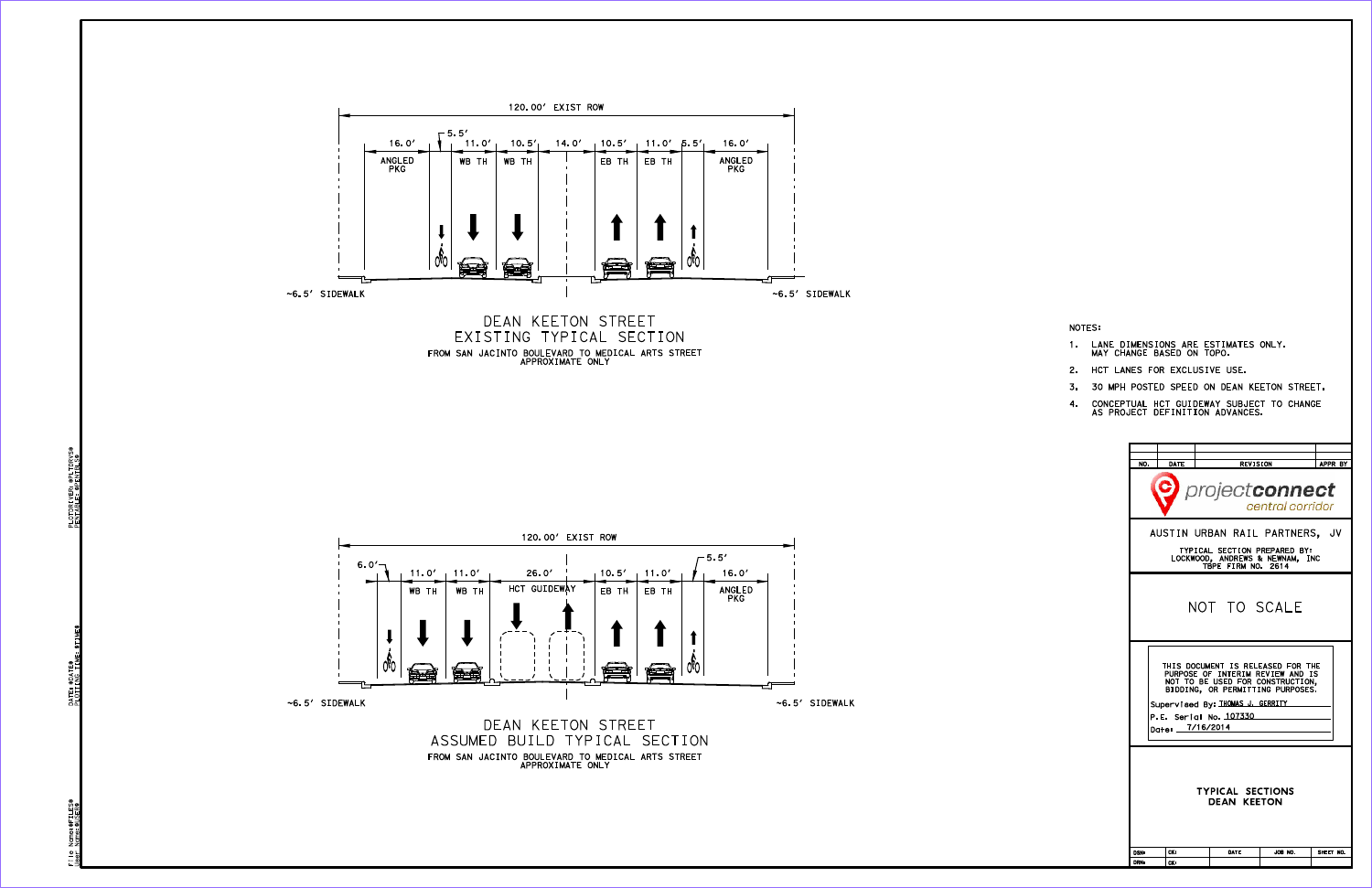EXISTING TYPICAL SECTION MEDICAL ARTS STREET FROM DEAN KEETON STREET TO RED RIVER STREET<br>APPROXIMATE ONLY





FROM DEAN KEETON STREET TO RED RIVER STREET<br>APPROXIMATE ONLY ASSUMED BUILD TYPICAL SECTION MEDICAL ARTS STREET

| NO.                                                                                                                                                                                                                                           | <b>DATE</b>                                                                                                             |              |         | APPR BY   |  |  |  |
|-----------------------------------------------------------------------------------------------------------------------------------------------------------------------------------------------------------------------------------------------|-------------------------------------------------------------------------------------------------------------------------|--------------|---------|-----------|--|--|--|
| <b>REVISION</b><br>projectconnect<br>central corridor                                                                                                                                                                                         |                                                                                                                         |              |         |           |  |  |  |
|                                                                                                                                                                                                                                               | AUSTIN URBAN RAIL PARTNERS, JV<br>TYPICAL SECTION PREPARED BY:<br>LOCKWOOD, ANDREWS & NEWNAM. INC<br>TBPE FIRM NO. 2614 |              |         |           |  |  |  |
|                                                                                                                                                                                                                                               |                                                                                                                         | NOT TO SCALE |         |           |  |  |  |
| THIS DOCUMENT IS RELEASED FOR THE<br>PURPOSE OF INTERIM REVIEW AND IS<br>NOT TO BE USED FOR CONSTRUCTION.<br>BIDDING, OR PERMITTING PURPOSES.<br>Supervised By: THOMAS J. GERRITY<br>P.E. Serial No. <u>107330</u><br>Date: <u>7/16/</u> 2014 |                                                                                                                         |              |         |           |  |  |  |
| <b>TYPICAL SECTIONS</b><br><b>MEDICAL ARTS</b>                                                                                                                                                                                                |                                                                                                                         |              |         |           |  |  |  |
| <b>DSNs</b>                                                                                                                                                                                                                                   | CK:                                                                                                                     | DATE         | JOB NO. | SHEET NO. |  |  |  |
| <b>DRNs</b>                                                                                                                                                                                                                                   | CKs                                                                                                                     |              |         |           |  |  |  |
|                                                                                                                                                                                                                                               |                                                                                                                         |              |         |           |  |  |  |

NOTES:

- 1. LANE DIMENSIONS ARE ESTIMATES ONLY.<br>MAY CHANGE BASED ON TOPO.
- 2. HCT LANES FOR EXCLUSIVE USE.
- 3. 30 MPH POSTED SPEED ON MEDICAL ARTS STREET.
- 4. CONCEPTUAL HCT GUIDEWAY SUBJECT TO CHANGE<br>AS PROJECT DEFINITION ADVANCES.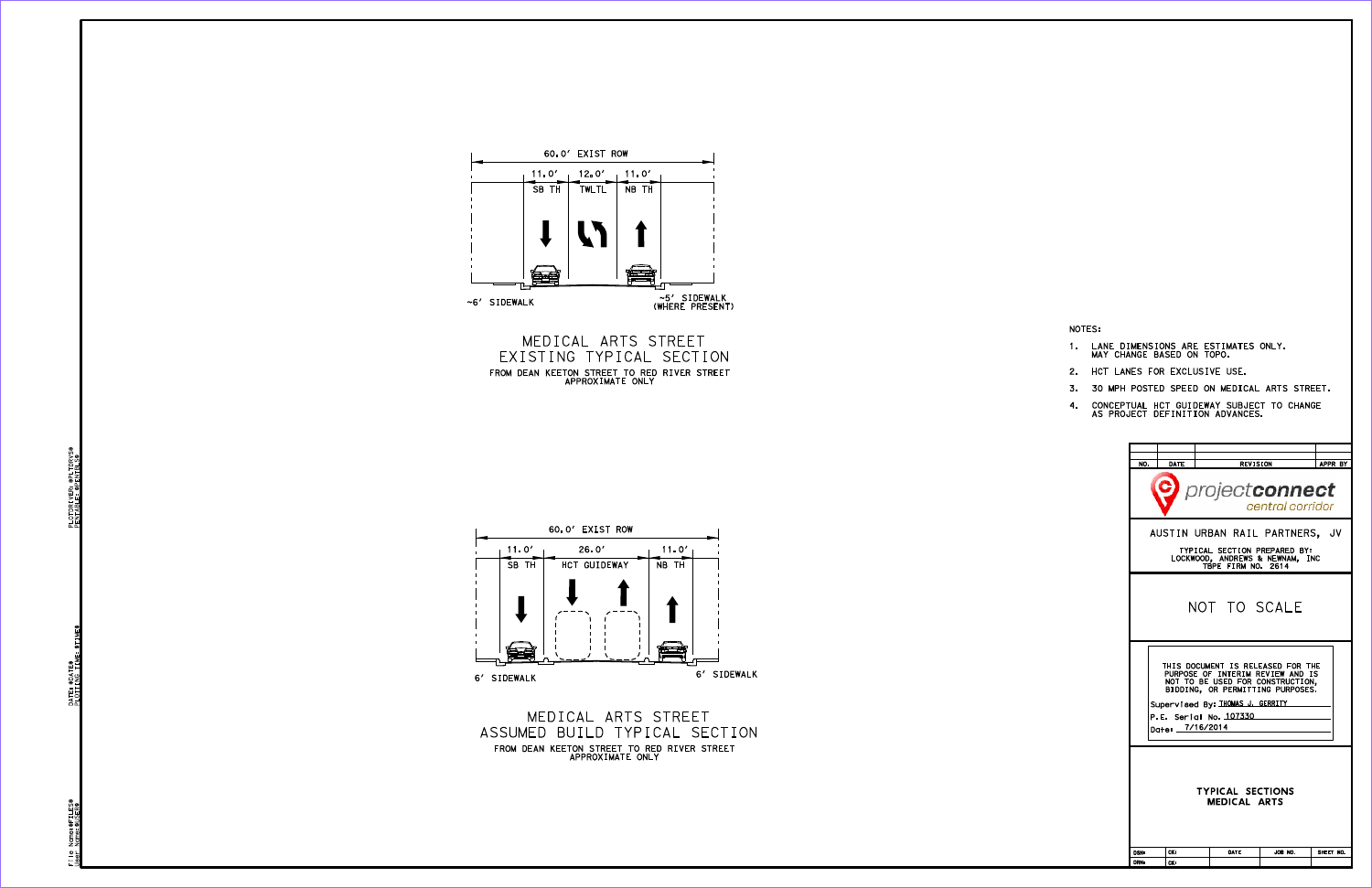\*LEFT TURNS PROHIBITED

HOW ACQUISITION MAY BE REQUIRED;<br>PENDING FURTHER DEVELOPMENT OF GUIDEWAY<br>AND ROADWAY ALIGNMENT.

2. ADJACENT BUILDINGS INCLUDE<br>RESIDENTIAL AND MULTI-FAMILY. MAY CHANGE BASED ON TOPO.

C





PLOTDRIVER: \$PLTDRVS\$<br>PENTABLE: \$PENTBLS\$ \$PENTBLS\$ PENTABLE:

Name: \$FILES\$<br>Name: \$USER\$ \$FILES\$ User Name:\$USER\$  $-\frac{\Phi}{\Phi}$ 



Supervised By: <u>THOMAS J. GERRITY</u> THIS DOCUMENT IS RELEASED FOR THE<br>PURPOSE OF INTERIM REVIEW AND IS<br>NOT TO BE USED FOR CONSTRUCTION,<br>BIDDING, OR PERMITTING PURPOSES.

OSN: CK: DATE JOB NO. SHEET NO.





TYPICAL SECTION PREPARED BY:<br>LOCKWOOD, ANDREWS & NEWNAM, INC<br>TBPE FIRM NO. 2614 AUSTIN URBAN RAIL PARTNERS, JV

NO. DATE REVISION APPR BY

project**connect** 

central corridor

CENTER RUNNING WITH FOUR VEHICLE LANES ASSUMED BUILD TYPICAL SECTION - EXCL. GUIDEWAY OPTION RED RIVER STREET

> FROM SZND SIREET TO 41ST SIREET<br>APPROXIMATE ONLY ROW ACQUISITION (WITH POTENTIAL RELOCATIONS)<br>FROM RESIDENTIAL PROPERTIES<br>REQUIRED FROM 32ND ST TO 38TH ½ ST

ROW ACQUISITION FROM HANCOCK GOLF COURSE<br>REQUIRED FROM 38TH  $V_2$  ST TO 41ST ST

- ADVANCES. 5. CONCEPTUAL HCT GUIDEWAY SUBJECT<br>TO CHANGE AS PROJECT DEFINITION
- 4. 35 MPH POSTED SPEED ON RED RIVER.
- 3. HCT LANES FOR EXCLUSIVE USE.
- 

1. LANE DIMENSIONS ARE ESTIMATES ONLY.

NOTES:

- 
- 

- 
- NOT TO SCALE

1 OF 2 RED RIVER TYPICAL SECTIONS

JOB NO.

Date: <u>7/16/2014</u>

P.E. Serial No. <u>107330</u>

Tex: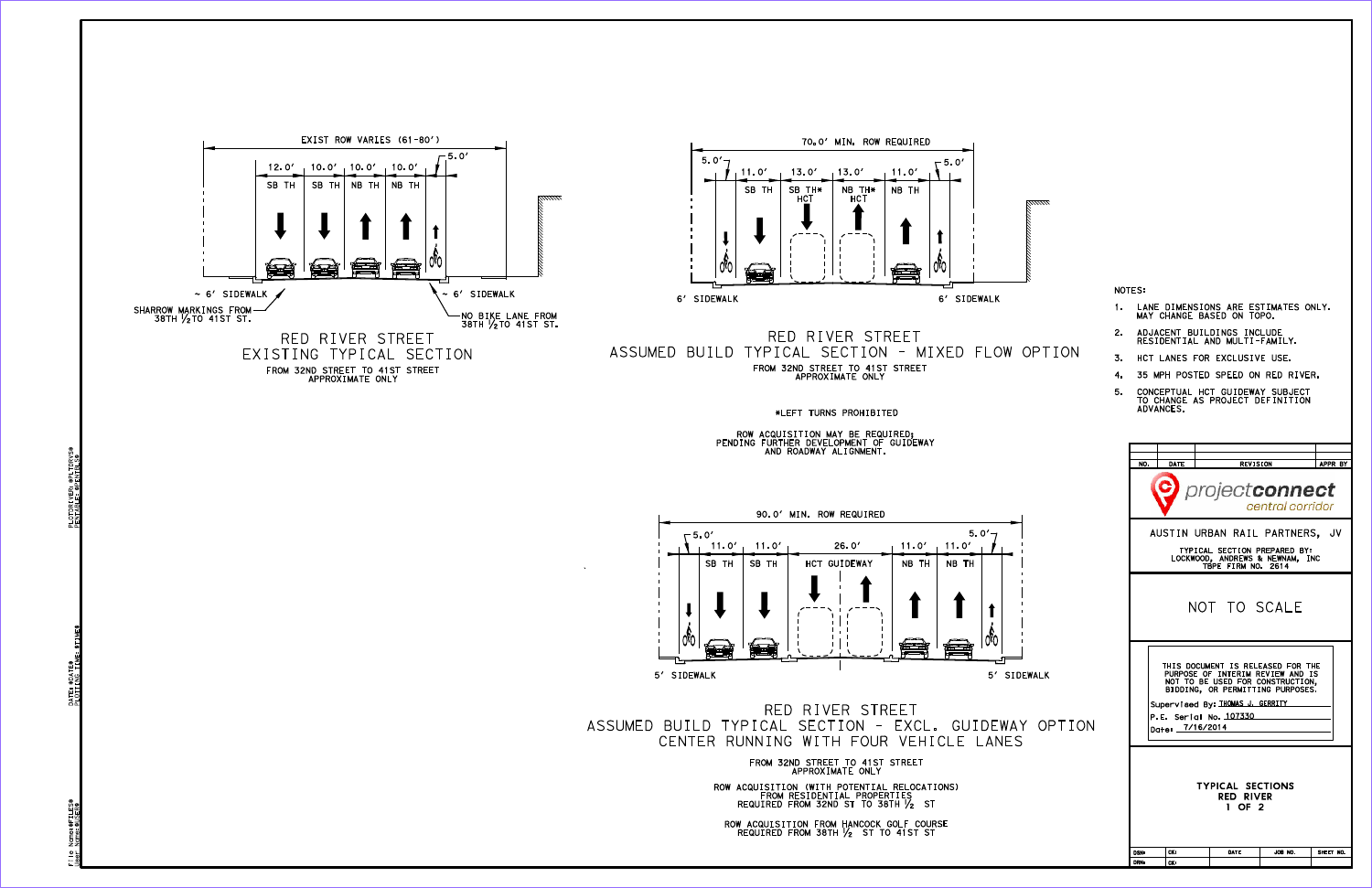



- 6. CONCEPTUAL HCT GUIDEWAY SUBJECT TO<br>CHANGE AS PROJECT DEFINITION ADVANCES.
- 5. MINIMUM ROW DOES NOT INCLUDE OVERHEAD<br>SIGNAGE TO FACILITATE REVERSIBLE<br>OPERATIONS.
- 
- 4. LEFT TURNS ACROSS GUIDEWAY RESTRICTED<br>TO SIGNALIZED INTERSECTIONS. 3. HCT LANES FOR EXCLUSIVE USE.

1. LANE DIMENSIONS ARE ESTIMATES ONLY.<br>MAY CHANGE BASED ON TOPO.

2. ADJACENT BUILDINGS INCLUDE<br>RESIDENTIAL AND MULTI-FAMILY.

PEAK DIRECTION 1 OPERATIONS

FROM SZND SIREET TO 41ST SIREET<br>APPROXIMATE ONLY

NOTES:

CENTER RUNNING WITH REVERSIBLE LANES ASSUMED BUILD TYPICAL SECTION - EXCLUSIVE GUIDEWAY OPTION RED RIVER STREET

> FROM SZND SIREET TO 41ST SIREET<br>APPROXIMATE ONLY ROW ACQUISITION (WITH POTENTIAL RELOCATIONS)<br>FROM RESIDENTIAL PROPERTIES<br>REQUIRED FROM 32ND ST TO 38TH ½ ST

ROW ACQUISITION FROM HANCOCK GOLF COURSE<br>REQUIRED FROM 38TH  $\frac{1}{2}$  ST TO 41ST ST





Name: \$FILES\$<br>Name: \$USER\$ \$FILES\$ User Name:\$USER\$ File<br>User